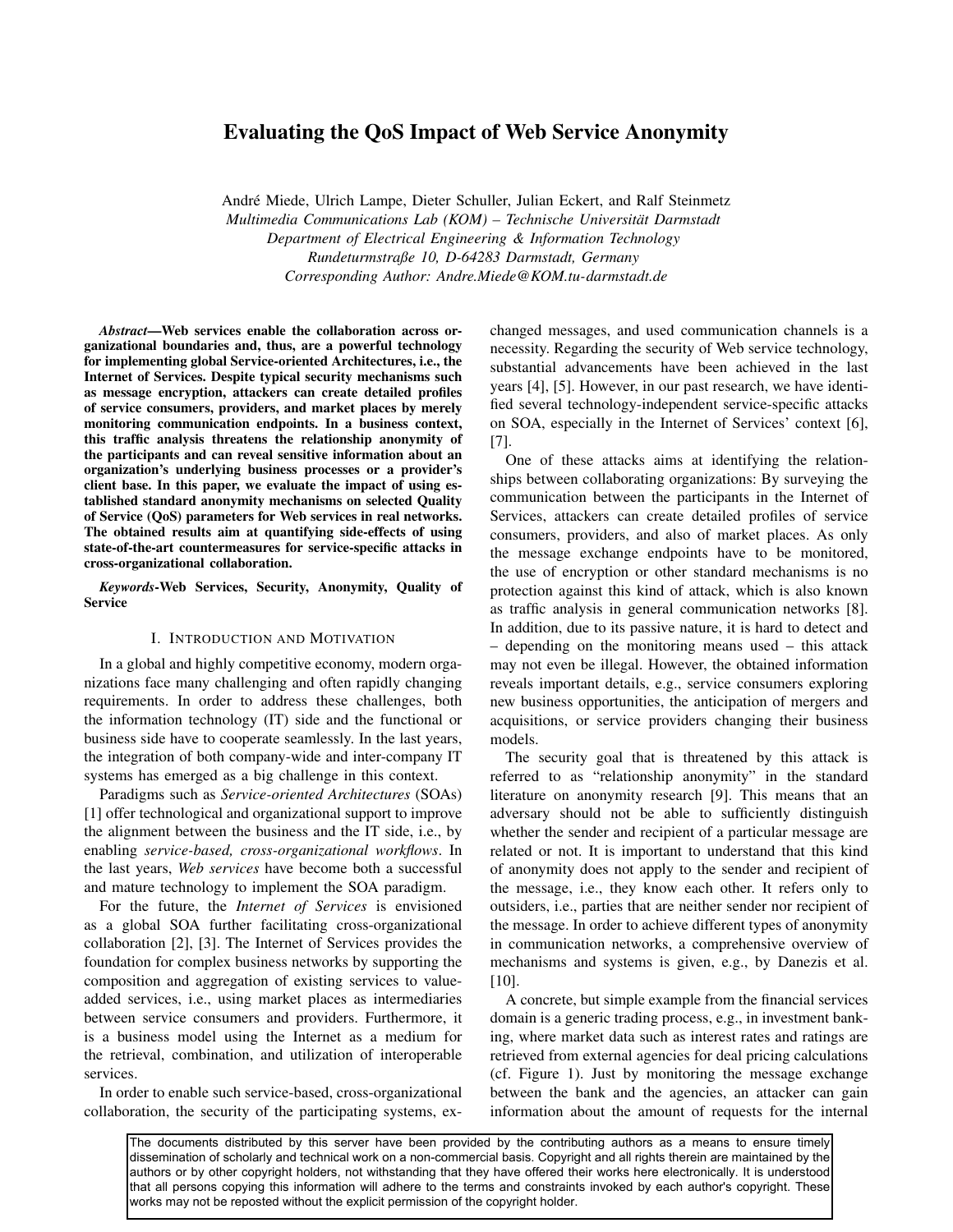

Figure 1. A fragment of a generic trading process and possible mappings to both internal and external services.

deal calculations, when the bank works on its deals, and so on. If more complex service compositions can be surveyed, e.g., if successful deals are processed by transaction services, attackers can also infer information about transactions closed successfully in general – among which are also successfully closed deals. This is easily available, but very sensitive information that is not protected by the currently used Web service security technology. However, standard anonymity mechanisms are available for communication systems which could be used until dedicated solutions are available, i.e., taking into account the high Quality of Service (QoS) requirements of Web service communication.

Because the development of new, secure anonymity mechanisms is extremely difficult and several real-life systems are available [10], the goal of this paper is to evaluate the impact of using established standard anonymity mechanisms on selected QoS parameters for Web services in real networks. The obtained results aim at quantifying side-effects of using state-of-the-art countermeasures for service-specific attacks in cross-organizational collaboration.

The rest of the paper is structured as follows: Section II discusses related work regarding Web services, QoS, and anonymity systems. After that, Section III and IV outline the preparation and design of our experiment, i.e., how it is set-up and why we make certain design decisions. Subsequently, Section V analyzes and discusses the obtained results. Section VI sums the findings up and closes with a brief outlook on future work.

# II. RELATED WORK

The important aspect of anonymous communication between the different organizational participants of an SOA, i.e., with respect to third parties in order to conceal important business relationships has not been addressed so far, which makes a discussion of related work difficult. Further aspects of anonymity such as the issue of anonymous Web service provision as well as consumption is addressed, e.g., by Papastergiou et al. [11]. However, it is questionable whether this is a desirable functionality for cross-organizational collaboration where it is important that both service consumer and provider know and trust each other, i.e., for legal compliance reasons.

QoS topics, especially performance aspects such as network latency, have also been addressed previously both for Web services [12]–[15] and anonymity mechanisms [16], but not in combination. Thus, having discovered the need for relationship anonymity in Web service communication, it is the next logical step to measure its side-effects.

In addition, the attack on relationship anonymity outlined in the previous section must not be mixed up with the extensive research on Web service privacy, e.g., [17]–[19]. Web service privacy deals with the content of the exchanged messages, e.g., users' personal data, and how this information is further processed and possibly shared. It is an important aspect of the overall security goal confidentiality, not anonymity [20], [21].

# III. EXPERIMENT PREPARATION

In this section, the foundation of our research is presented, i.e., the underlying assumptions, the basic research question, and reasons for the selected means to answer this question.

In order to address the challenges of cross-organizational collaboration, we assume that Web services can be used for realizing the Internet of Services as described above. Furthermore, we assume that for protecting organizational relationships, well-proven anonymity mechanisms can be used, i.e., already deployed ones as described in the following or variations thereof.

Thus, the research question we try to answer in this paper is: *"How do state-of-the-art anonymity mechanisms affect the Quality of Service of Web service-based communication?"*

We choose a testbed-based approach because it will be a good indicator for the initial QoS behavior in the Internet of Services. The reasons for this are the following:

- Real networks are used, i.e., issues regarding the modeling of Internet traffic are avoided.
- Real Web services are used, i.e., unrealistic assumptions regarding self-made "dummy" Web services are avoided.
- Real anonymity systems with real users are used, i.e., modeling errors are avoided because complex systems (including user behavior) do not have to be rebuilt.

The next sections describe which QoS parameters, anonymity systems, and Web services we chose for our experiments and discuss these choices.

# *A. Quality of Service Parameters*

QoS is an important topic for cross-organizational collaboration, because the quality of external services is crucial for the acceptance of the whole system and has to be guaranteed.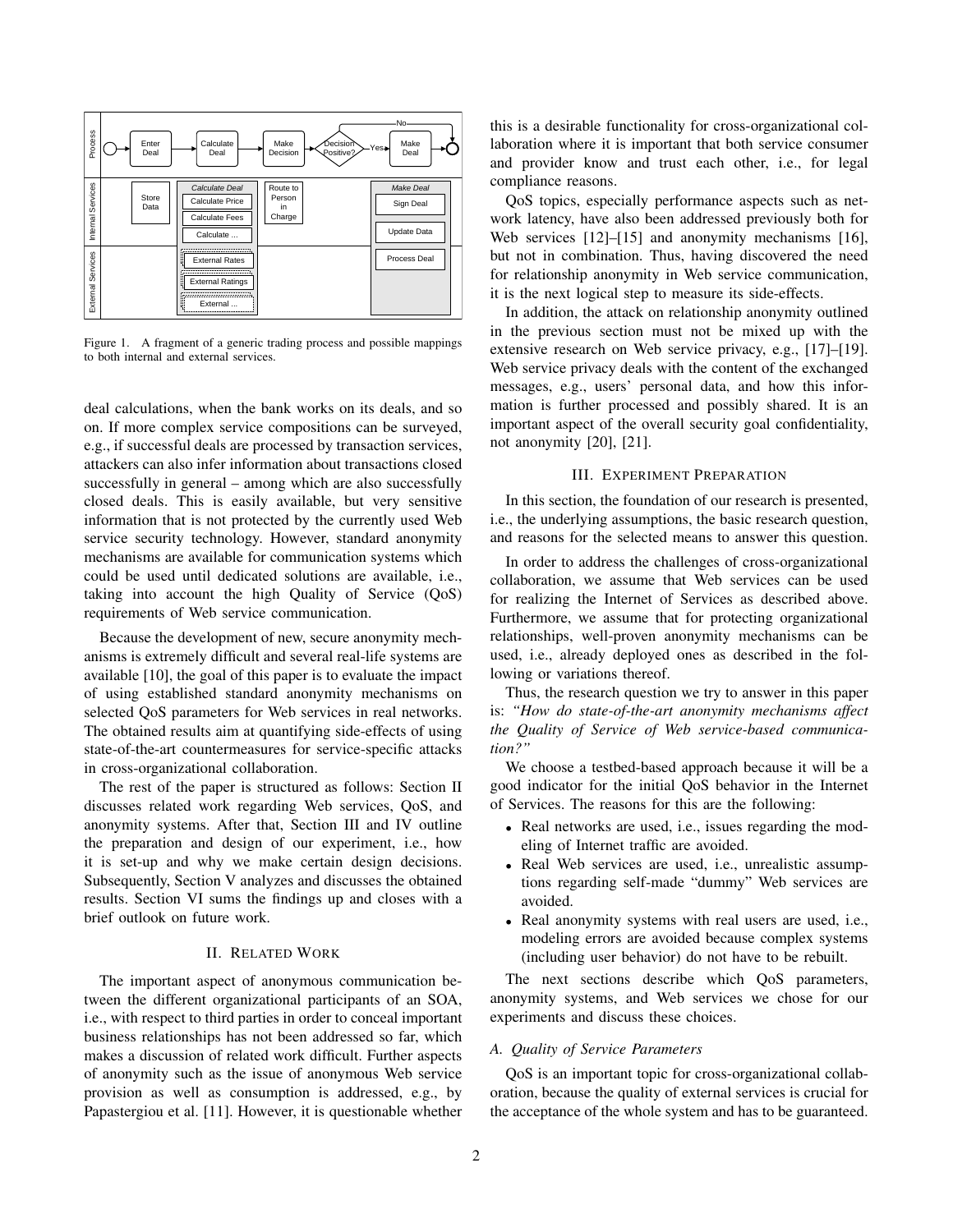

Figure 2. QoS model for service-based systems (based on [22]).

A dedicated model for QoS in service-based scenarios has been proposed by Repp [22] and is shown in Figure 2. It is selected here because it incorporates both qualitative and quantitative aspects and considers a technical point of view as well as an organizational one and, thus, goes beyond the traditional ones.

For now, we focus on an aspect of *efficiency*, i.e., the *performance* of the *service provision* (as highlighted in the figure). This is typically measured in terms of *response time*, i.e., the time it takes between sending out a service call and receiving the corresponding reply. This time consists of the network latency for the message transport and the service's execution time on the provider side. The response time is chosen here due to its high importance for timely process execution. For the future, other QoS parameters such as throughput, reliability, and so on should be investigated as well because of their additional relevance for crossorganizational collaboration.

# *B. Anonymity Systems*

Since the seminal work on anonymity by Chaum [23], a variety of both theoretical and live systems for providing anonymous communication has been developed and deployed [10].

One of the most famous anonymity systems is *Tor*<sup>1</sup> ("The Onion Router") [16], which is chosen due to its lowlatency characteristics, world-wide distribution, and easy deployment. In our experiments, Tor v0.2.1.26 is used.

For the Tor network to work, (anonymous) volunteers operate nodes from which a client chooses three at random as relays between him and a message's destination, thus, creating a so-called circuit. Basically, a message is encrypted in an "onion-style" first using the public key of the third node, then using the public key of the second node, and finally the one of the first node. Therefore, each node does only know the preceding and subsequent node of a message, but it does not know the whole circuit. In addition, circuits are changed about every ten minutes.

Another, well-known system is  $\text{JonDo}^2$  as a follow-up to the Java Anon Proxy (JAP), which was developed as part of the AN.ON project. We choose this system due to its strong security measures such as a mandatory certification for node operators, its easy deployment, and its high reputation based on the research background of its developers. Furthermore, JonDo has the option of using the system for free or paying for more secure access. For our experiments, we use both alternatives of JonDo with version 00.12.005 of the software.

Using JonDo, the client can choose between different known providers who have to be certified in order to participate in the JonDo network. A Mix basically obfuscates that an observer cannot link both message sets. The free "Mixes" or cascades of them. These are operated by different the relationship between its input and output of messages so and commercial versions of JonDo differ with respect to the available Mix cascades, i.e., free cascades usually consist only of one or two Mixes with restricted capabilities, while commercial cascades typically consist of three dedicated Mixes.

Last, but not least, we choose  $I2P<sup>3</sup>$  ("Invisible Internet Project") which is currently available as a beta version. However, choosing I2P for our experiments provides beneficial insights regarding its low-latency capabilities, e.g., in comparison with the systems mentioned above. In our experiments, I2P v0.7.14 is used.

More information on these systems is omitted here due to space limitations, but can be found on the respective project websites, e.g., including comparisons of different systems.<sup>4</sup>

## *C. Web Services*

In order to make the experiment as realistic as possible, the Web services search engine *seekda*<sup>5</sup> is used for finding real, publicly available Web services.

In total, we choose eleven different Web services from distinct and globally distributed providers as shown in Table I. The choice of the five countries at the top of the table is based on a study by Kim and Rosu [15]. This study includes information about the geographical distribution of Web services and lists these countries as top providers. Due to the large portion of the United States among Web service providers, this country contributes three providers used for this experiment. The remaining four countries in the table

<sup>4</sup>https://trac.torproject.org/projects/tor/wiki/TheOnionRouter/TorFAQ# Comparisontorelatedprojects

<sup>5</sup>http://webservices.seekda.com

<sup>1</sup>http://www.torproject.org

<sup>2</sup>http://anonymous-proxy-servers.net

<sup>3</sup>http://www.i2p2.de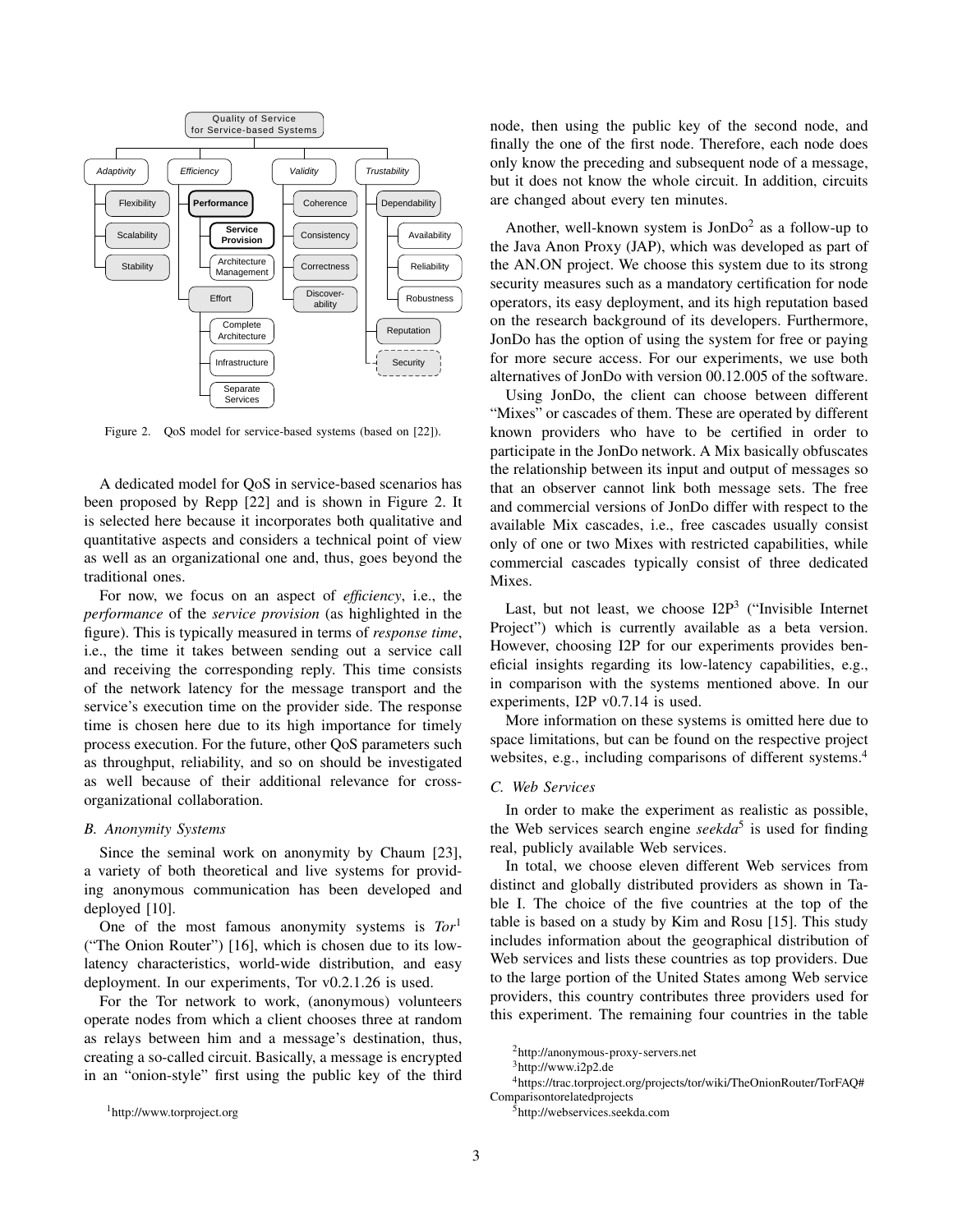Table I GLOBAL DISTRIBUTION OF WEB SERVICE PROVIDERS USED FOR THE EXPERIMENTS.

| Country         | Web service provider       |
|-----------------|----------------------------|
| USA             | www.webservicex.com        |
| USA             | ws.cdyne.com               |
| USA             | www.kbb.com                |
| Australia       | national.atdw.com.au       |
| Great Britain   | dw.sheetmusicdirect.com    |
| The Netherlands | artselect.artikelbeheer.nl |
| Canada          | netpub.cstudies.ubc.ca     |
| Russia          | www.cbr.ru                 |
| China           | www.sircweb.cn             |
| <b>Brazil</b>   | ws.cronostelemetria.com.br |
| Germany         | mathertel.de               |

are chosen in order to achieve a geographical distribution spanning the whole world.

This selection serves as a starting point only. For future experiments, the list should be extended regarding both the countries already present, i.e., new service providers, and additional countries, e.g., India.

In the following section, the design and setup of our experiment will be described based on the dimensions introduced here: QoS parameter, used anonymity system, and called Web service.

# IV. EXPERIMENT DESIGN AND SETUP

This section describes, how the response time measurements are obtained in terms of the underlying measurement infrastructure. Furthermore, the experiment's typical course is discussed.

#### *A. Measurement Infrastructure*

Our measurement infrastructure is implemented as a Javabased prototype, operating fully automated on a specification of both the WSDLs and the anonymity system to be used. Results are logged in a special XML-format, facilitating post-processing and result evaluation.

For a Web service call, the URL of an WSDL-file has to be provided and from this, a suitable operation is selected. In order to anonymize the call, access to the different anonymity systems is integrated into our prototype. In addition, the configuration software of the respective anonymity system has to be running on the system performing the measurements. In order to verify the utilization of the anonymity systems for the Web service call, we conduct several tests and observe the network connections using the tool Wireshark.<sup>6</sup>

Then, during our experiments, we measure the elapsed time between a Web service call and the corresponding reply (response time). In addition and, e.g., for reference measurements, it is also possible to perform pings (both ICMP and TCP), which is not used yet for our experiments.

For now, the measurements are mainly conducted locally, i.e., from different machines in Germany. Because the nodes of the used anonymity systems, e.g., Tor, are distributed globally, it is assumed that the measurements are not affected significantly by this setup, only the reference measurements that are performed not using any anonymity system.

However, in order to support this assumption, we also conduct globally distributed experiments using the Planet- $Lab<sup>7</sup>$  platform and the Tor anonymity system for comparison purposes of a local and global measurement infrastructure. For these comparisons, PlanetLab nodes in North America (Canada) are used, e.g., from the University of Saskatchewan running Tor v0.2.0.32 (due to an older operating system version on the respective machines).

The next section describes, how a typical course of our experiment is performed based on the infrastructure described here.

# *B. Experiment Course*

Once the measurement infrastructure is implemented and verified, experiments following this course are conducted:

- 1) Input:
	- a) Choose the anonymity system that is to be evaluated, i.e., Tor, etc.
	- b) Choose the Web services to be used for the evaluation, cf. Section III-C.
	- c) Determine the number of runs, the number of Web service calls per run, and the amount of time between runs.
- 2) Experiment:
	- a) Make reference measurement, i.e., call the Web service without using a anonymity system.
	- b) Make measurement using the chosen anonymity system.
- 3) Output: The following information is gathered for each run of each Web service (and in accumulated form for all used Web services):
	- Date and time.
	- run and call number,
	- URL of the host and the used WSDL file,
	- flag for the used anonymity system the call is made with, i.e., Tor, I2P, JonDo, or NoAnon (for reference measurements not using an anonymity system),
	- response time of the Web service call, and
	- retrieval time of the WSDL file (for reference purposes).

After the overview of how the experiment is conducted and how the measurements are taken, the following section evaluates and discusses the obtained results.

<sup>6</sup>http://www.wireshark.org

<sup>7</sup>http://www.planet-lab.org, last access on September 20, 2010.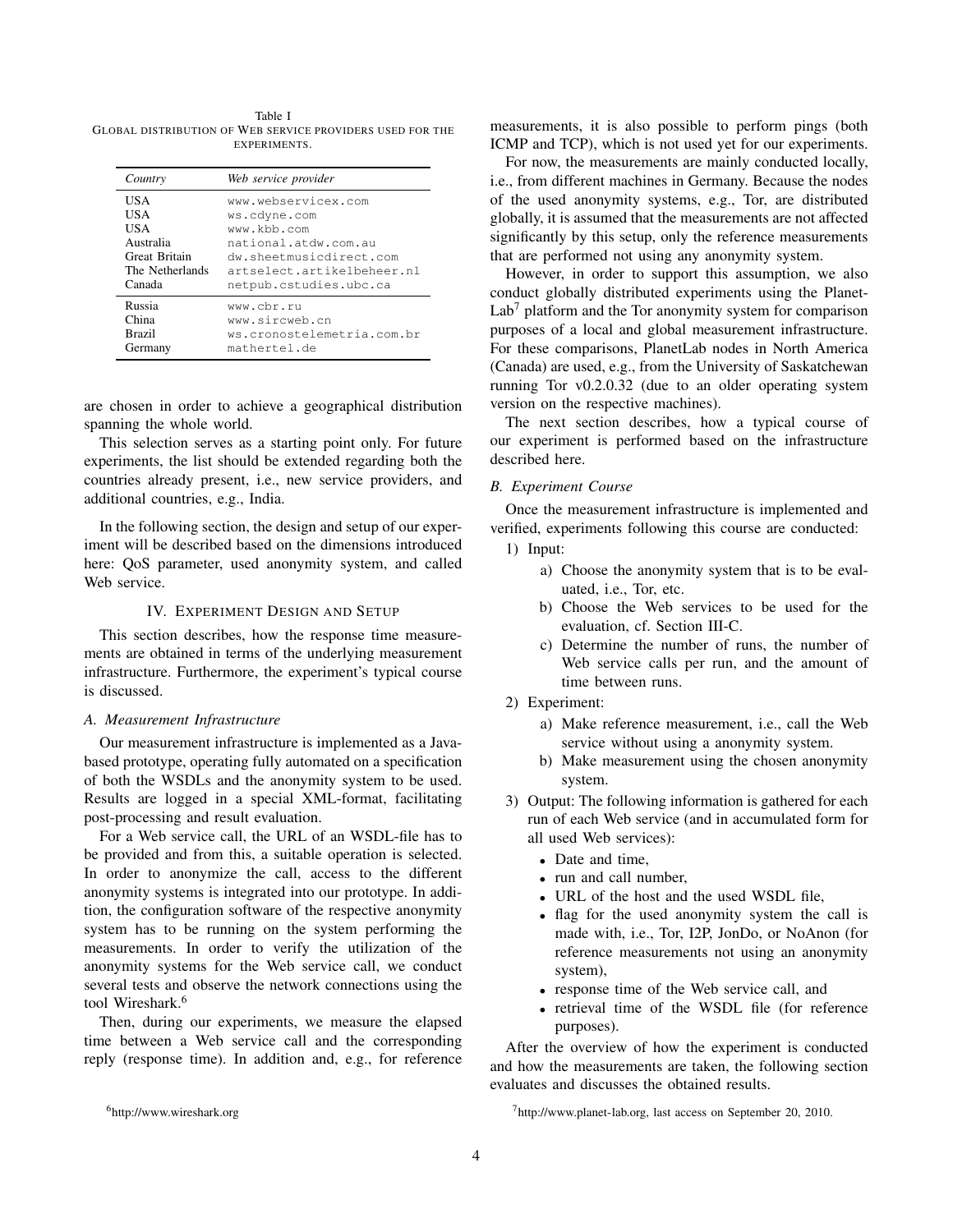

Figure 3. Overall number of measured response times per anonymity system.

# V. OUTPUT ANALYSIS AND DISCUSSION

This section discusses the measurements and their implications. In total, more than 300,000 measurements were taken during different times of the day over a course of about four weeks.

#### *A. Measurement Plausibility*

First of all, in order to assess the plausibility of the measurements, their distributions are analyzed. Therefore, Figure 3 shows for each used anonymity system (and no anonymity used at all) the number of occurrences of certain response time intervals.

Regarding no anonymity system used ("NoAnon"), which means regular Web service calls, the measured values are accumulated on the left side, i.e., they have the lowest response times. Although there is a dent between 200 and 400ms, which is probably based on routing optimizations in the Internet, the overall shape and its position is distinctive and had to be expected in this or a similar appearance.

Tor, I2P, and JonDo (both free and commercial) are about normally distributed, featuring distinctive bells around 700 to 800ms (JonDoFree), 1,300 to 1,400ms (I2P and Tor), and 2,600 to 2,700ms (JonDoCom). These are plausible distributions, based on the global distribution of the systems' nodes and their inherent random mechanisms.

The reason for the difference between the free and the commercial version of JonDo is their focus on the provided level of anonymity. While the free version uses only one or two anonymizing intermediaries, the commercial version utilizes three of them. This explains the significant increase of the response time.

Interestingly, the reference measurements for Tor taken via PlanetLab are rather similar to the locally observed ones, they have their peak between 1,000 and 1,300 ms and show a distinctive shape as well. This can be seen as a supportive argument for the local measurements of this experiment, emphasizing the global distribution of the used systems' nodes.

In general, the shapes of the measurements' distributions are as expected, i.e., the reference measurements (NoAnon) are at the left-most position and the others roughly ranked by their provided levels of anonymity, with the global measurements similar to the locals ones. Thus, the measurements pass the plausibility test.

#### *B. General Evaluation*

In order to compare the different anonymity systems, i.e., their impact on the response times of Web service calls, mean response times are calculated for each Web service-anonymity system combination with 95% confidence intervals ( $\alpha = 0.05$ ) [24] as depicted in Figure 4. A good first sign for the amount and quality of our measurements is the general small range of the confidence intervals, making comparisons easier. More details, i.e., concrete values, are listed in Table II on page 8.

As expected, using any kind of anonymity system for Web service calls increases the response time significantly, depending on the called service and used system between a factor of about 1.5 and 60.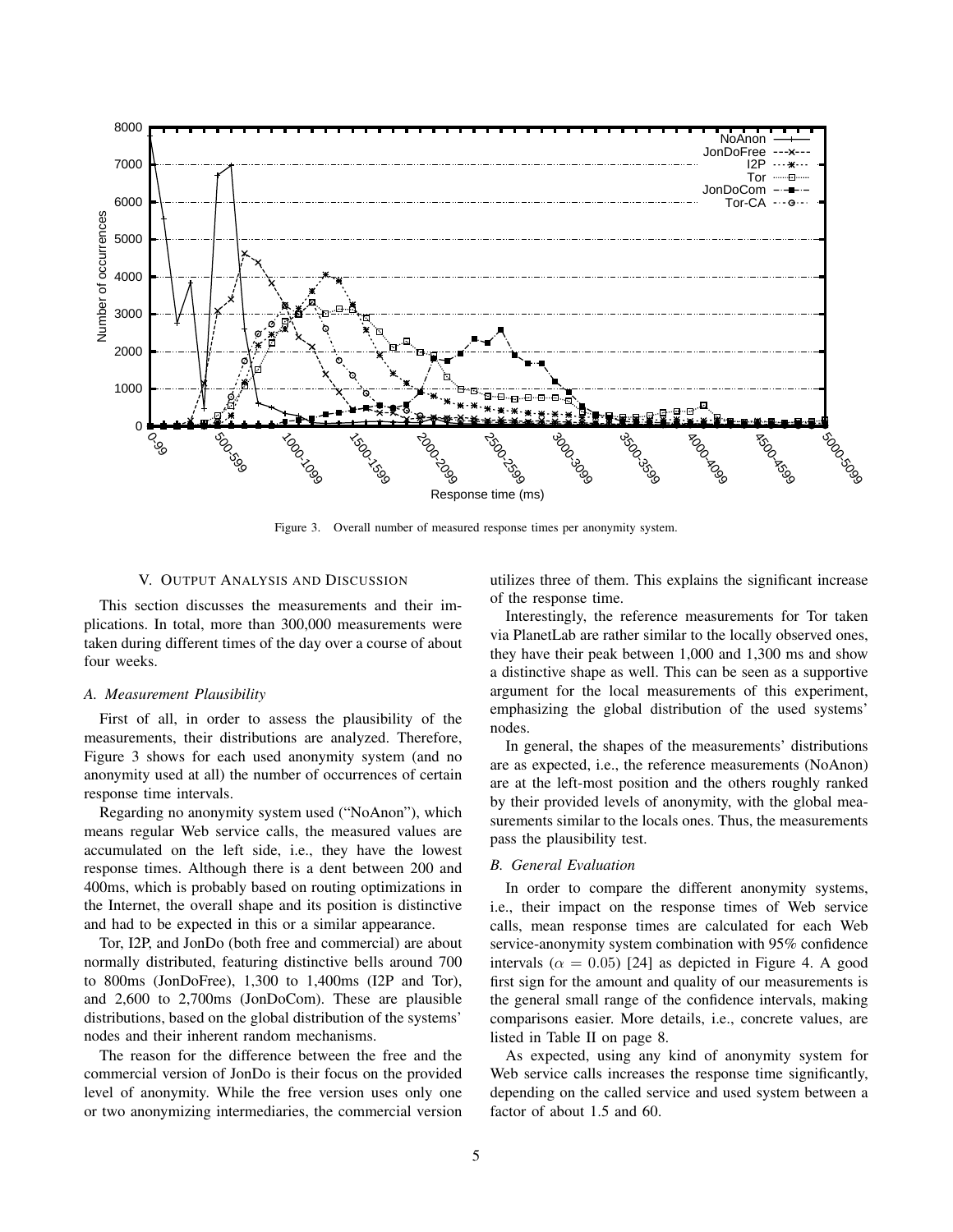

Figure 4. Mean response times for each service per anonymity system (confidence intervals with  $\alpha = 0.05$ ). More details, i.e., concrete values, are listed in Table II on page 8.

A ranking of the evaluated anonymity systems regarding the increase in response time seems to be directly related to the provided level of anonymity of the systems:

- 1) JonDo (free) has a mean response time between 900 and 2,200 ms, thus, features the least increase. A possible reason for this is the low number of intermediaries in comparison with the other systems. The free version of JonDo uses one or two Mixes between the sender and the destination, furthermore, if only one Mix is used, this is often one from Germany, e.g., Dresden, which can be another reason for the good performance of the overall system in the experiment. However, as there are only limited options regarding the used intermediaries, this setup cannot be changed much.
- 2) I2P and Tor perform rather similarly despite their different system setup. While I2P ranges between 1,500 and 3,000 ms, Tor is slightly slower ranging from 1,600 to 3,100 ms.
- 3) JonDo (commercial) has the highest response times as expected, due to its globally distributed three intermediary Mixes. However, the average response times still range only from 2,300 to 3,700 ms.
- 4) As described above, the distribution of the Tor measurements taken with an Canadian node of PlanetLab are rather similar to the local measurements. The slightly faster response times of the PlanetLab measurements can be explained, e.g., by the high number of North-American Web services and by the high

number of Tor nodes in this area.

Regarding the absolute increase of the response times for each service and anonymity system, the following can be observed: Comparing the absolute increase for "All" with the increase for each service, it can be seen that the mean absolute increases in milliseconds seem to be rather constant for each anonymity system: JonDo (free) at around 750 ms, I2P with about 1,500 ms, Tor around 1,700 ms, and JonDo (commercial) between 2,000 and 2,500 ms. This is an important finding as it is an approximation of the general response penalty the respective anonymity system imposes on anonymous Web service communication, irrelevant of the service providers' geographic distribution.

With respect to the relative increase of the response times we find, that Web services with low response times, e.g., in the experiments from Germany, The Netherlands, Russia, or the USA, suffer the highest relative increase, as they rise by a factor between about 20 and 60. However, seen as whole, the increase amounts for 800 to 2,000 ms, which raises nearly all services to about the same level for each system as shown above.

Therefore, the general impact of anonymity systems on QoS for Web services, i.e., response time, can now be quantified. Thus, these experiments and their results can serve as a foundation for selecting between different anonymity systems if anonymous Web service-based collaboration is required. However, a specific recommendation depends on the context and the restrictions of the respective application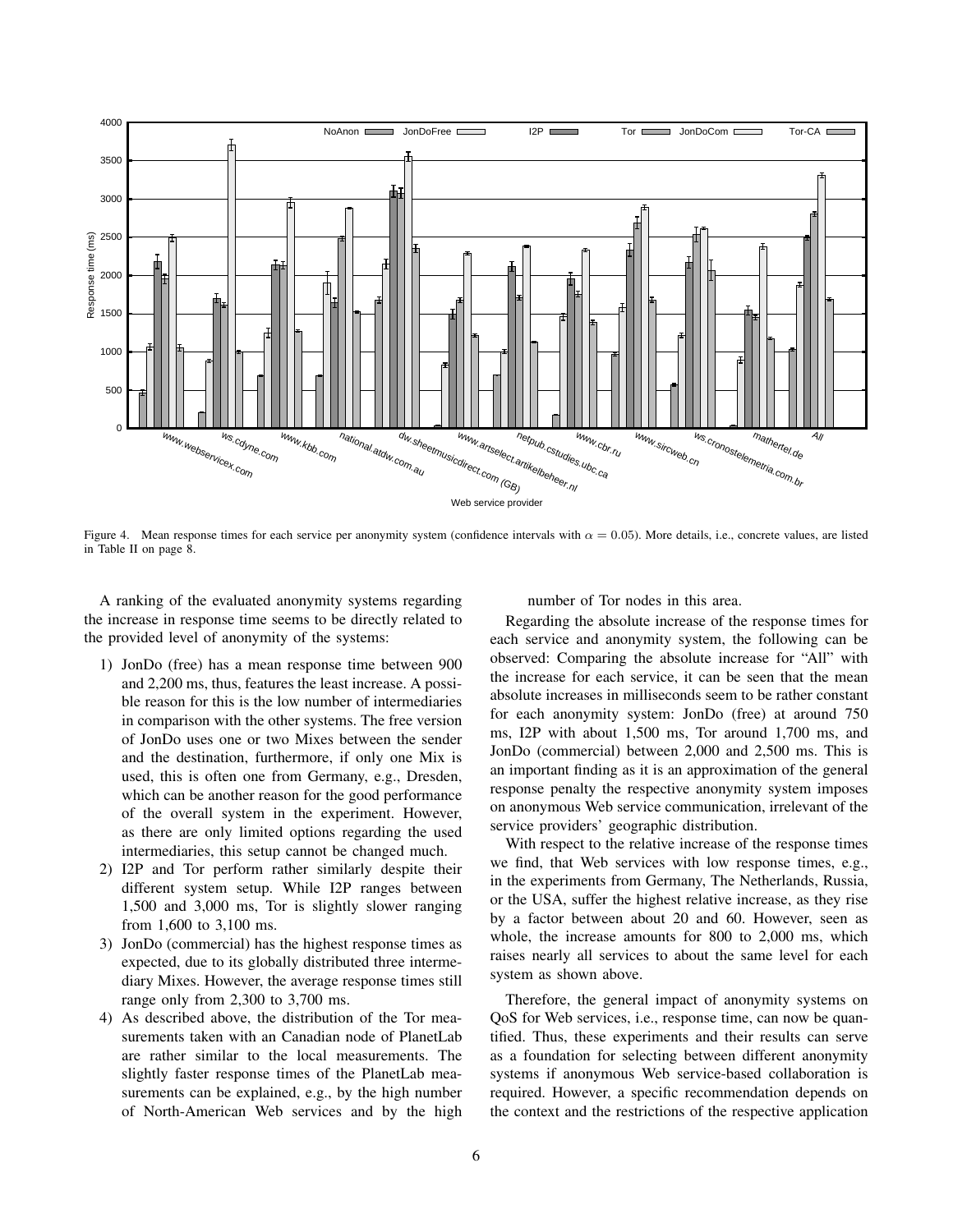domain. Furthermore, the different levels of anonymity and underlying threat models the anonymity systems build on have to be considered as well.

# VI. CONCLUSIONS AND FUTURE WORK

In this paper, we investigated the side-effects of countermeasures against a service-specific attack that threatens the security goal of (relationship) anonymity in a global SOA such as the Internet of Services.

This attack is of particular danger in the field of crossorganizational service-based collaboration, because attackers can create detailed profiles of service consumers, providers, and also of market places by surveying communication endpoints. Thus, sensitive information about the underlying business processes of the communicating organizations can be inferred easily.

However, sophisticated countermeasures exist for achieving the required type of anonymity, so that an attacker cannot sufficiently distinguish whether the sender and recipient of a particular message are related or not. The achieved anonymity does not apply to sender and recipient who still know each other, e.g., for billing or audit purposes.

The impact of anonymity systems on QoS parameters is generally well-known and has led, e.g., to the development of low-latency anonymity systems. Therefore, the general research question of this paper is "How do state-of-the-art anonymity mechanisms affect the Quality of Service of Web service-based communication?".

In order to answer this question, we prepared an experiment with a focus on measuring the QoS parameter "response time" and for this, used real, publicly available Web services, real underlying networks, and real anonymity systems such as Tor, I2P, and JonDo (both free and commercial).

The increase of the measured response times using anonymity systems seems to be directly related to the provided anonymity, i.e., ranging from JonDo (free), over I2P and Tor to JonDo (commercial). In addition, services with an already low response time receive additional times between 800 and 2,000 ms – the highest relative increase with a factor between about 20 and 60 times.

Our next steps will be to investigate other QoS parameters, such as reliability or availability, to extend the experiments regarding other anonymity systems, and to broaden the portfolio of used Web services, e.g., including services from additional countries.

# ACKNOWLEDGMENTS

This work is partially supported by E-Finance Lab e. V., Frankfurt am Main, Germany (www.efinancelab.de) and BearingPoint Management and Technology Consultants.

Furthermore, we would like to thank Christian Gottron for his support regarding PlanetLab and both Nicolas Repp and Marco Tröbs for their valuable input.

Last, but not least, we thank the Web service providers for being part of our experiment.

#### **REFERENCES**

- [1] M. P. Papazoglou, "Service-oriented Computing: Concepts, Characteristics and Directions," in *Proceedings of the Fourth International Conference on Web Information Systems Engineering (WISE 2003)*, 2003, pp. 3–12.
- [2] J. Cardoso, K. Voigt, and M. Winkler, "Service Engineering for The Internet of Services," in *Enterprise Information Systems*. Springer, 2008, pp. 15–27.
- [3] C. Schroth, "The Internet of Services: Global Industrialization of Information Intensive Services," in *Proceedings of the Second IEEE International Conference on Digital Information Management (ICDIM 2007)*, 2007, pp. 635–642.
- [4] R. Kanneganti and P. Chodavarapu, *SOA Security*. Manning Publications, 2008.
- [5] J. Rosenberg and D. Remy, *Securing Web Services with WS-Security: Demystifying WS-Security, WS-Policy, SAML, XML Signature, and XML Encryption*. Sams Publishing, 2004.
- [6] A. Miede, N. Nedyalkov, D. Schuller, N. Repp, and R. Steinmetz, "Cross-organizational Security – The Serviceoriented Difference," in *Service-Oriented Computing. IC-SOC/ServiceWave 2009 Workshops*. Springer, 2010, pp. 72– 81.
- [7] A. Miede, T. Ackermann, N. Repp, D. F. Abawi, R. Steinmetz, and P. Buxmann, "Attacks on the Internet of Services – The Security Impact of Cross-organizational Service-based Collaboration," in *Proceedings of Multikonferenz Wirtschaftsinformatik (MKWI 2010)*. Universitätsverlag Göttingen, 2010, pp. 425–426 (short) and 2151–2162 (full).
- [8] J.-F. Raymond, "Traffic Analysis: Protocols, Attacks, Design Issues, and Open Problems," in *International Workshop on Designing Privacy-enhancing Technologies*. Springer, 2001, pp. 10–29.
- [9] A. Pfitzmann and M. Hansen, "A Terminology for Talking about Privacy by Data Minimization: Anonymity, Unlinkability, Undetectability, Unobservability, Pseudonymity, and Identity Management," Aug. 2010, v0.34. Last access on September 20, 2010. [Online]. Available: http://dud.inf.tu-dresden.de/Anon\\_Terminology.shtml
- [10] G. Danezis, C. Díaz, and P. Syverson, "Systems for Anonymous Communication (Anonymity and Privacy)," in *CRC Handbook of Financial Cryptography and Security*, B. Rosenberg, Ed. Chapman & Hall, 2010.
- [11] S. Papastergiou, G. Valvis, and D. Polemi, "A Holistic Anonymity Framework for Web Services," in *Proceedings of the 1st International Conference on PErvasive Technologies Related to Assistive Environments (PETRA)*. ACM, 2008, pp. 1–8.
- [12] D. Schuller, J. Eckert, A. Miede, S. Schulte, and R. Steinmetz, "QoS-Aware Service Composition for Complex Workflows," in *Proceedings of the Fifth International Conference on Internet and Web Applications and Services (ICIW 2010)*, 2010, pp. 333–338.